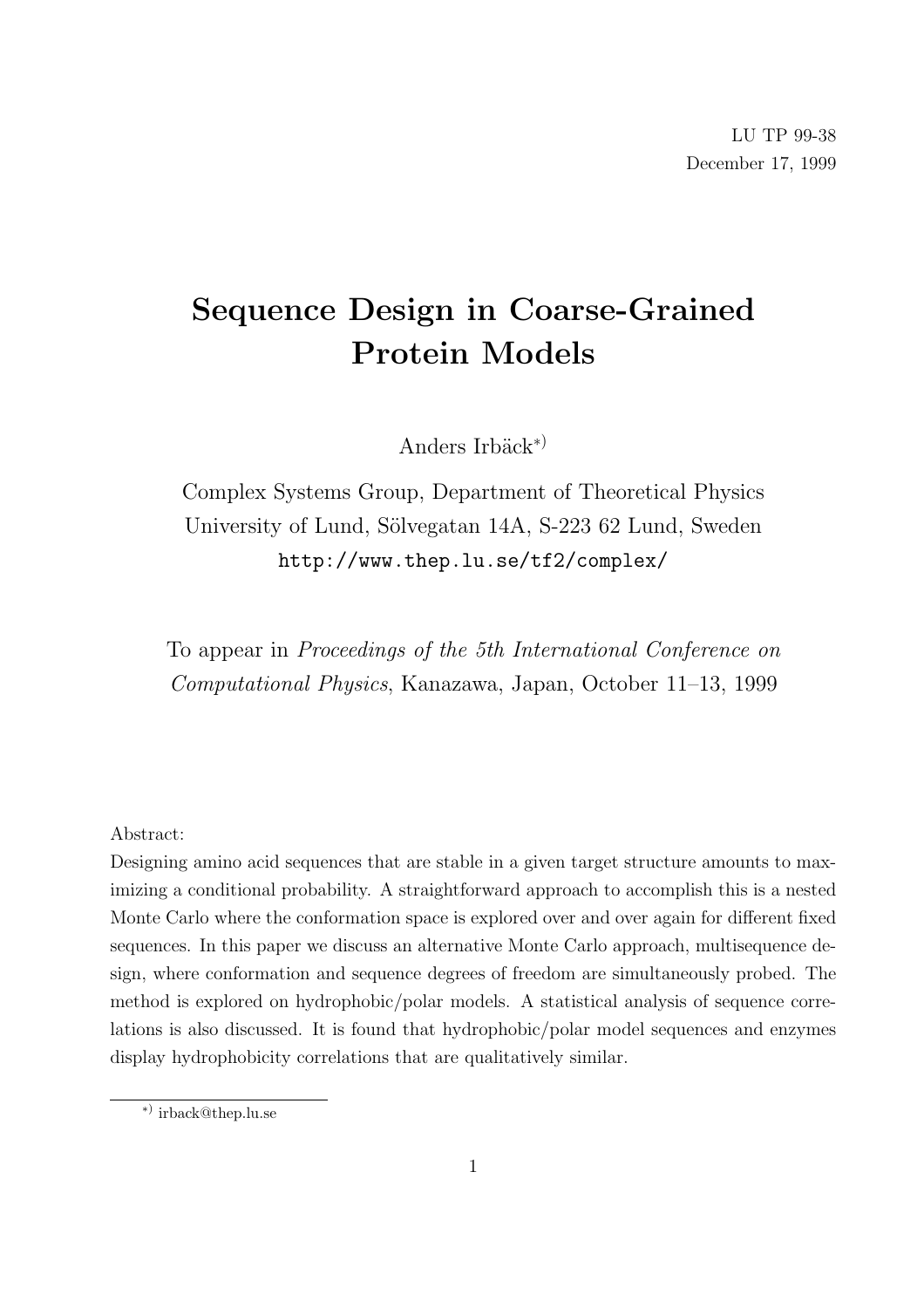## §1. Introduction

The protein design problem amounts to finding an amino acid sequence given a target structure, which is stable in the target structure, and is able to fold fast into this structure. In a typical model the second, kinetic requirement implies that stability must set in at not too low a temperature. Hence, one is led to consider the problem of finding sequences that maximize the stability of the target structure at a given temperature. In a model described by an energy function  $E(r, \sigma)$ , where  $r = \{r_1, r_2, ..., r_N\}$  denotes the conformation and  $\sigma = {\sigma_1, \sigma_2, ..., \sigma_N}$  the amino acid sequence, this can be expressed as maximizing the conditional probability

$$
P(r_0|\sigma) = \frac{1}{Z(\sigma)} \exp[-E(r_0, \sigma)/T], \qquad (1.1)
$$

where  $r_0$  denotes the target structure, T the temperature and the partition function  $Z(\sigma)$  is given by

$$
Z(\sigma) = \sum_{r} \exp[-E(r,\sigma)/T] \ . \tag{1.2}
$$

Different ways of handling this sequence optimization problem have been proposed and partly explored in the context of coarse-grained (or minimalist) models  $^{1}$ . Some of these methods<sup>2 $)$ -4)</sup> are quite fast but approximate, and can therefore fail<sup>5)</sup>. In order to avoid introducing uncontrolled approximations, one is forced to turn to Monte Carlo (MC) methods. The most straightforward MC approach is to use simulated annealing in  $\sigma$ , and a normal fixed- $\sigma$  MC in r for estimating (1.1). This gives a nested MC with a highly non-trivial inner part. Although correct results have been reported for toy-sized problems 5), this approach is prohibitively CPU time-consuming for larger problem sizes. Another method that has been proposed  $6$ ) is to use an analog of the Boltzmann machine learning equation. In this case, the  $\sigma_i$  are replaced by soft variables which evolve in a fictitious time t. It has been shown<sup>6)</sup> that this can be a more efficient strategy. Each step in  $t$  requires, however, a normal MC run in r.

In this paper we discuss an alternative MC methodology, multisequence design<sup>7)</sup>. This method does not attempt to maximize  $P(r_0|\sigma)$  over all possible sequences. Rather it maximizes  $P(r_0|\sigma)$  over a large but limited number of selected sequences. The advantage of this restricted search is that the calculations can be carried out with the sequence as a truly dynamical variable. In particular, this means that the use of a nested MC can be avoided.

The multisequence design method has been successfully applied  $(7)$  to chains with up to  $N = 50$  monomers in the HP model<sup>8)</sup> on the square lattice, and to  $N = 20$  chains in a simple hydrophobic/polar three-dimensional off-lattice model. The examples discussed in this paper are from the minimalistic HP model. This model has two types of monomers, H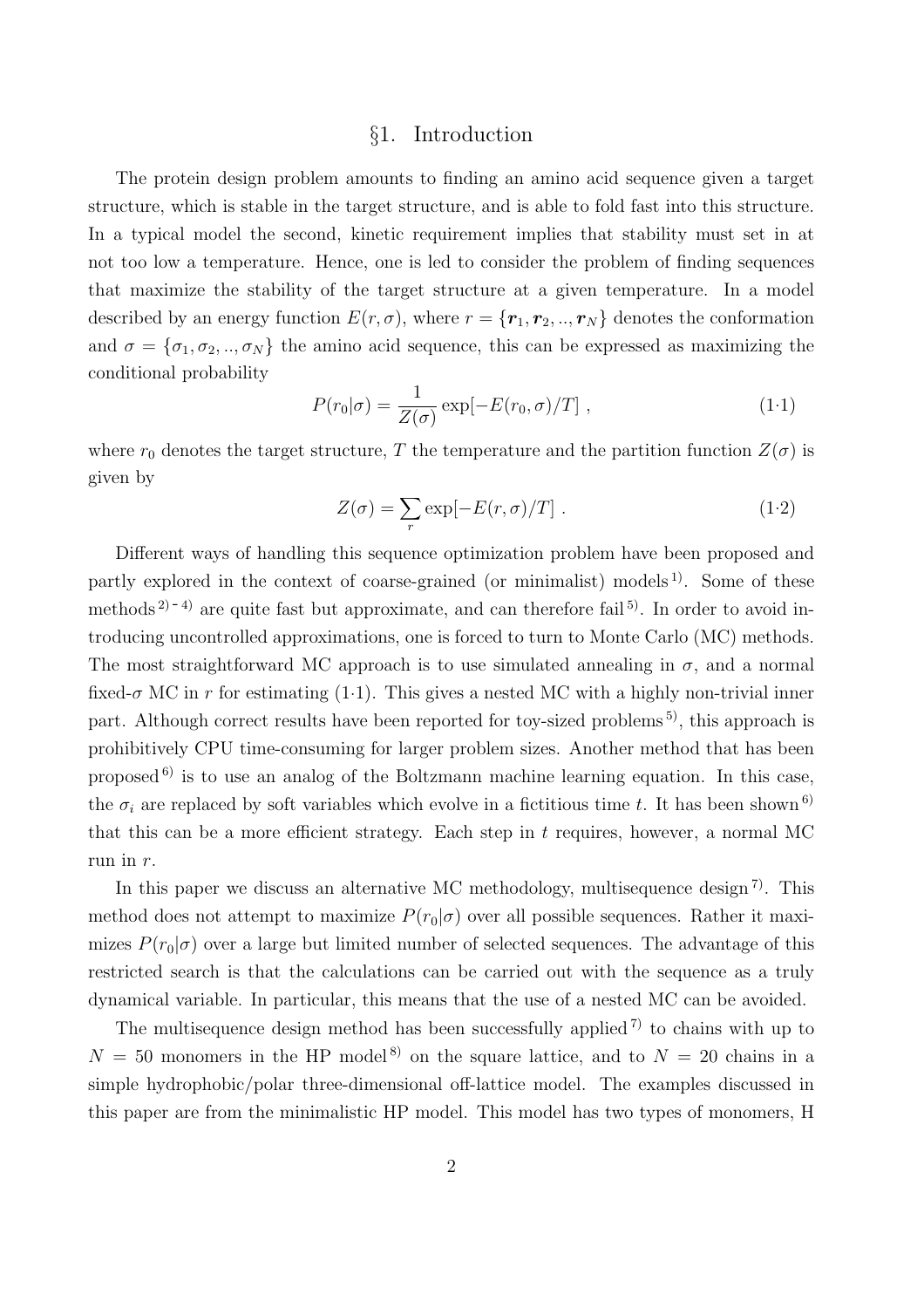(hydrophobic) and P (polar), and is defined by the energy function  $E = -N_{\text{HH}}$ , where  $N_{\text{HH}}$ denotes the number of HH pairs that are nearest neighbors on the lattice but non-adjacent along the chain.

The last part of the paper deals with sequence correlations. In recent years important insights have been gained into the question of what characterizes sequences that show fast folding into a unique native state; by using coarse-grained models, physical characteristics of good folding sequences have been identified  $9-11$ . In this paper we discuss the results of a purely statistical analysis of "good" sequences in the HP model. All sequences with unique native states are considered as good, which means that the kinetic folding requirement is neglected. We expect this to be a reasonble approximation because almost all these sequences have the same energy gap. In the present model, it is well-known<sup>12)</sup> that the fraction of sequences with unique native states is a few per cent for small N. The question addressed is how these sequences differ statistically from random sequences.

Hydrophobicity correlations have been studied previously for both model and real proteins  $(13)$ <sup>-15</sup>). One method employed in these studies, and in studies of correlations in DNA  $^{16}$ , is the blocking method. In this paper we briefly discuss some recent results  $^{17}$  obtained by this method for good HP sequences and for enzymes from the CATH database  $^{18}$ . The results for these two groups of sequences are contrasted with those reported by Khokhlov and Khalatur 19) for designed copolymers with certain protein-like features.

## §2. Sequence design

## 2.1. The multisequence method

A straightforward MC approach to the problem of maximizing the conditional probability  $(1.1)$  is to use simulated annealing in  $\sigma$  and a normal fixed- $\sigma$  MC in r. This gives a nested MC which is prohibitively time-consuming except for very small systems.

The multisequence method offers a fundamentally different approach. In this method one replaces the simulations of  $P(r|\sigma)$  for different fixed  $\sigma$  by a single simulation of the joint probability distribution

$$
P(r,\sigma) = \frac{1}{Z} \exp[-g(\sigma) - E(r,\sigma)/T], \qquad (2.1)
$$

where

$$
Z = \sum_{\sigma} \exp[-g(\sigma)] Z(\sigma) . \qquad (2.2)
$$

The simulation of this joint distribution can be carried out by using alternated ordinary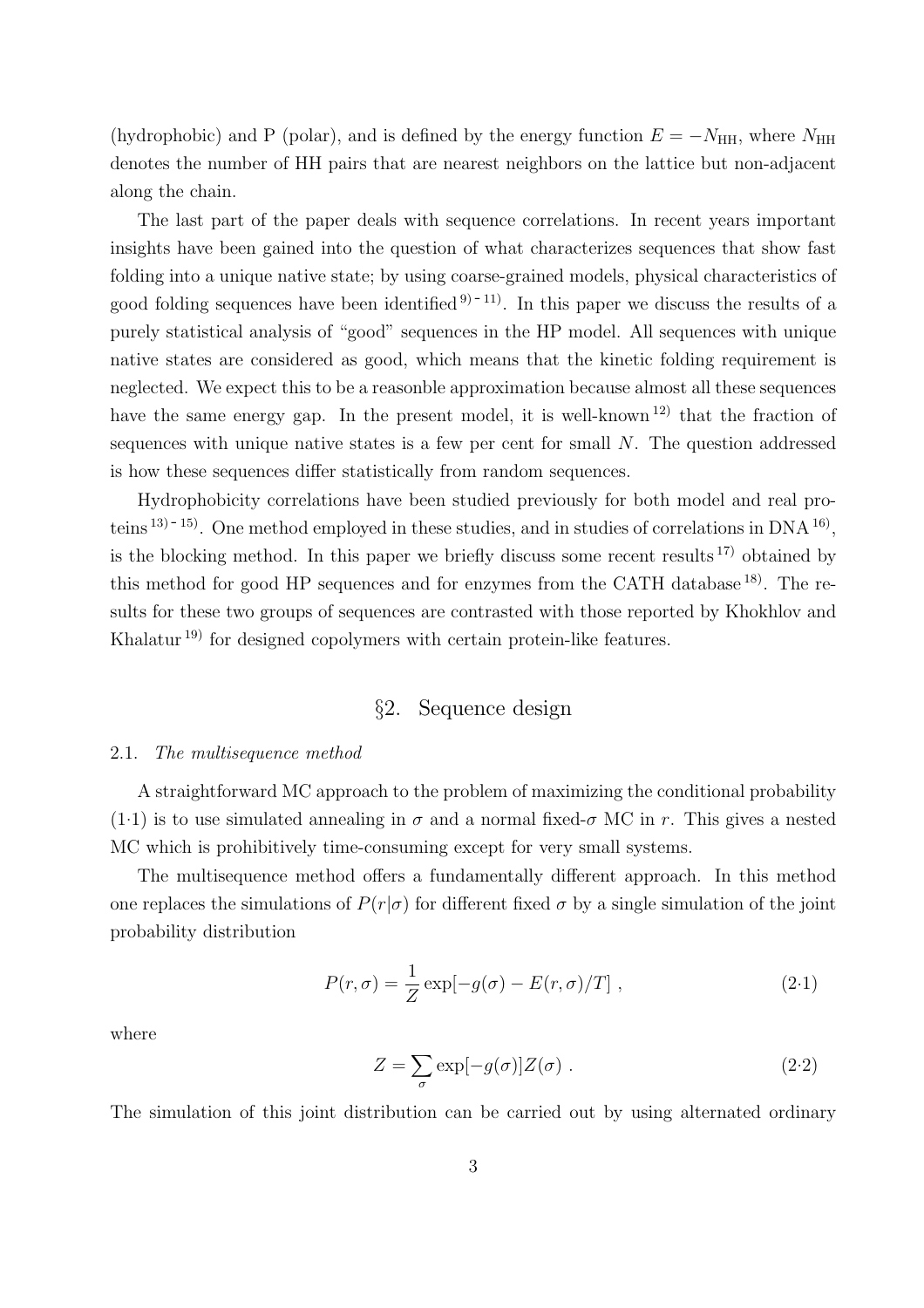

Fig. 1. The distribution  $P(r, \sigma)$ . The choice (2.4) makes  $P(r_0, \sigma)$  flat in  $\sigma$ . A sequence having  $r_0$ as its unique ground state has a unique maximum at  $r = r_0$  in  $P(r|\sigma)$ , which for low T contains most of the probability.

updates of r and  $\sigma$ . The parameters  $g(\sigma)$  determine the marginal distribution

$$
P(\sigma) = \frac{1}{Z} \exp[-g(\sigma)]Z(\sigma)
$$
 (2.3)

and must therefore be chosen carefully. At first sight, it may seem that one would need to estimate  $Z(\sigma)$  in order to obtain reasonable  $q(\sigma)$ . However, a convenient choice is

$$
g(\sigma) = -E(r_0, \sigma)/T \tag{2.4}
$$

for which one has

$$
P(r_0|\sigma) = \frac{P(r_0, \sigma)}{P(\sigma)} = \frac{1}{ZP(\sigma)}.
$$
\n(2.5)

In other words, maximizing the conditional probability  $P(r_0|\sigma)$  is, for this choice of  $g(\sigma)$ , equivalent to minimizing the marginal probability  $P(\sigma)$ . The situation is illustrated in Fig. 1.

The fact that bad sequences are visited more frequently than good ones in the simulation may seem strange at a first glance, but can be used to eliminate bad sequences. In our calculations we have used two different methods for elimination of bad sequences, which are referred to as  $P(\sigma)$ - and  $E(r, \sigma)$ -based elimination, respectively.

In  $P(\sigma)$ -based elimination, which can be applied to lattice as well as off-lattice chains, those  $\sigma$  with highest  $P(\sigma)$  are removed. A new multisequence run is then started for the remaining sequences. Obviously, this step can be repeated.

In  $E(r, \sigma)$ -based elimination, which is practical for lattice models only, one removes sequences that do not have the target structure  $r_0$  as their ground state. For each conformation  $r \neq r_0$  visited in the simulation, it is checked, for each remaining sequence  $\sigma$ , whether  $E(r,\sigma) \leq E(r_0,\sigma)$ . Those  $\sigma$  for which this is true are removed. With this method it may happen that one removes the sequence with highest  $P(r_0|\sigma)$ , but this should not be viewed as a shortcoming. If it happens, it rather means that the temperature studied is too high.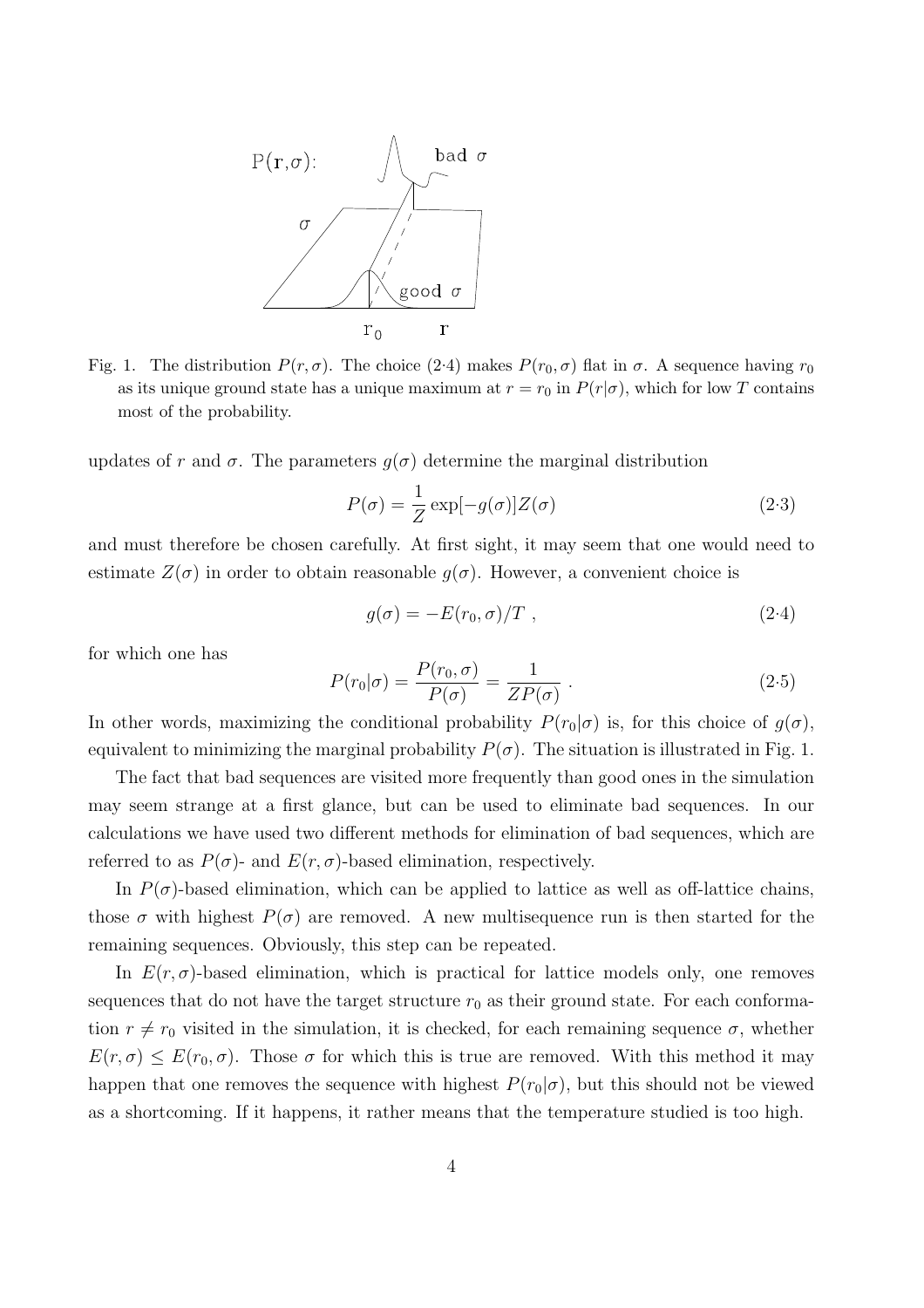The multisequence method is a dynamical-parameter algorithm of the same type as the original simulated-tempering method  $^{20}$ , in which the temperature is dynamical. Simulated tempering is used below to check design results for  $N = 50$ . It should be stressed that for this system size the verification is a non-trivial task, which requires an efficient algorithm such as simulated tempering, the multicanonical method  $2^{1}$  or the multi-self-overlap ensemble method<sup>22</sup>.

#### 2.2. Restricted search

Before the multisequence simulation can be started, it is necessary, except for very short chains, to restrict the sequence set. The question then is how to do that without losing those typically very few sequences that design the desired target structure. In the HP model this turns out to be relatively easy; a simple but useful strategy is to identify  $\sigma_i$  with a strong preference for either H or P, and then clamp these degrees of freedom.

Let us consider a simple example  $^{17}$  of such a clamping scheme. The rule is in this case to clamp all sites with two or three non-trivial nearest neighbors ("core" sites) to H, and all those with zero such neighbors to P. The remaining sites are left open. Let  $N_t$ denote the total number of such sequences, and let  $N_c$  be the number of these that actually design the target structure (in the sense that they have this structure as their unique ground state). What is then the probability that  $N_c > 0$ , and what is the typical fraction of correct sequences,  $N_c/N_t$ ? We checked this for  $N = 18$ , by calculating  $N_c$  and  $N_t$  for each of the 1475 structures with designability  $N_r > 0$  (the designability  $N_r$  is defined as the number of sequences that design the given structure). By complete enumerations, it was found that  $N_c > 0$  for 91% of these structures, and that  $N_c/N_t$  is 0.09 on average. For designabilities  $N_r \ge 10$ , the fraction with  $N_c > 0$  increases to 100%, and the average  $N_c/N_t$  to 0.31. This example shows that, at least for this system size, clamping selected  $\sigma_i$  is a useful way to restrict the sequence set, especially for highly designable structures.

An alternative way to decide which  $\sigma_i$  to clamp is to use some short trial runs<sup>7</sup>, each started from a set of random sequences. Sequences are then removed using one of the two methods described earlier. For the surviving sequences, the average hydrophobicity profile  ${h_i}$  is calculated, and sites with high or low  $h_i$  are clamped to H and P, respectively.

## 2.3. Results

The multisequence design method has been tested  $(7)$  on the two-dimensional HP lattice model and a hydrophobic/polar three-dimensional off-lattice model. In this section we give a brief description of the calculations for the largest target structure studied in the HP model, the  $N = 50$  structure shown in Fig. 2.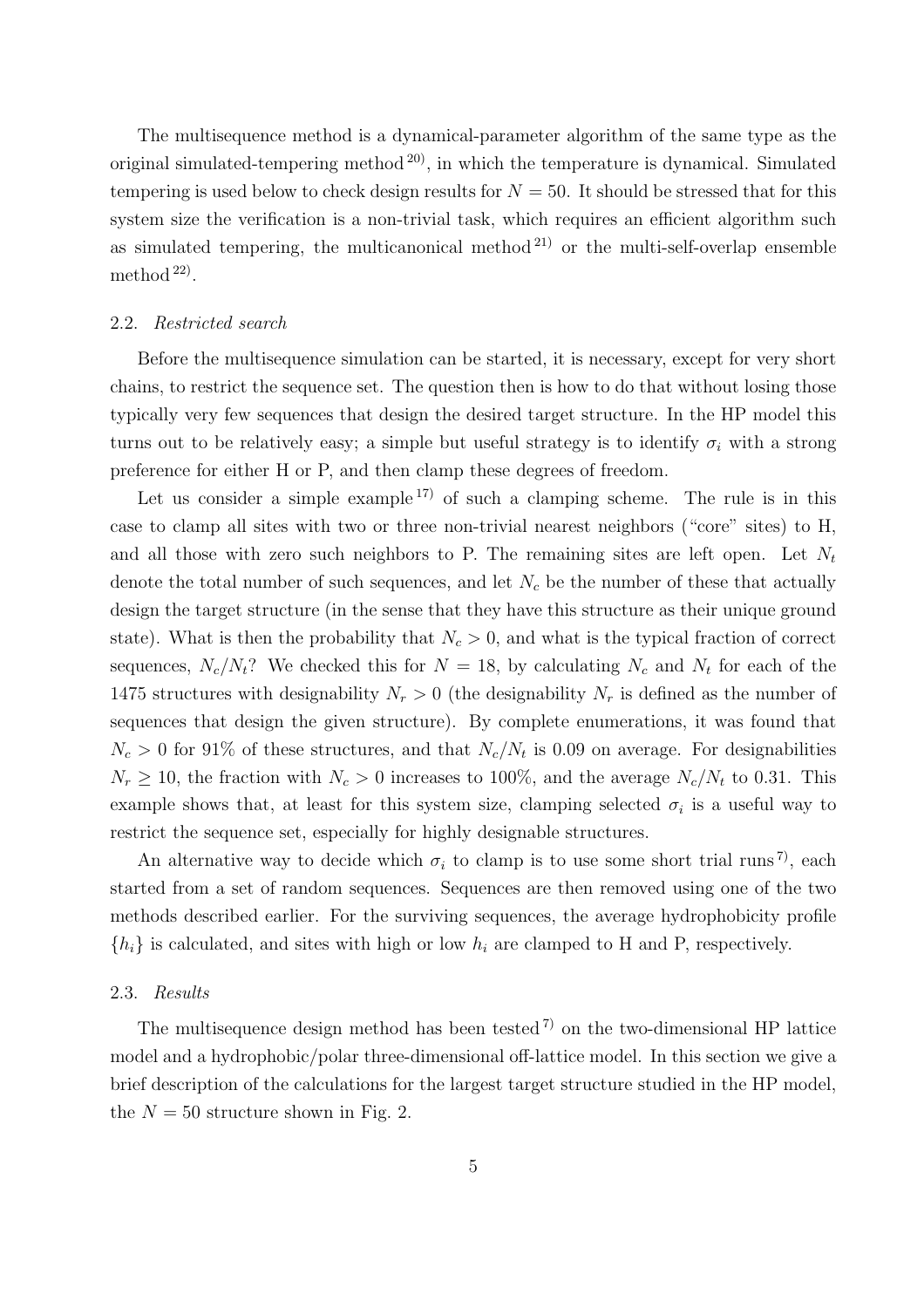

Fig. 2. Target structure with  $N = 50$  monomers. Based on trial runs, 27 sites were clamped to H (filled circles) and 12 to P (open circles). The 11 remaining sites (crosses) were left open.

We began the sequence design for this structure by performing ten short runs, each started from  $10^5$  random sequences. Based on these, 27  $\sigma_i$  were clamped to H and 12 to P, as indicated in Fig. 2. Having restricted the search this way to  $2^{11}$  sequences, we proceeded in two steps. First, we performed a run with  $E(r, \sigma)$ -based elimination. The number of sequences surviving this run was 832, indicating that there are quite a few sequences that design this structure. The second step was a run with  $P(\sigma)$ -based elimination. This step was repeated three times using different random number seeds, each time starting from the same 832 sequences. The best sequence was the same in all the three runs. This sequence has four H and seven P at the sites left open after clamping. The four H positions are  $i = 10$ , 11, 18 and 28  $(i = 1$  corresponds to the lower of the two end points in Fig. 2).

This designed  $N = 50$  sequence was checked by means of a long, independent simulatedtempering run. In fact, more CPU time was spent on this run than on the design itself. In this run there were about 30 "independent" visits of the target structure, whereas no other structure with the same or lower energy was encountered. We take this as strong evidence that this sequence indeed has the target structure as its unique ground state.

How much of a difference does it make to use the multisequence method rather than a normal fixed- $\sigma$  MC in the final calculation of  $P(r_0|\sigma)$ ? This was carefully tested for a  $N = 32$  target structure<sup>7</sup>. First, a multisequence simulation of the 180 remaining sequences was performed. Additional fixed- $\sigma$  runs, with the same r update, were then carried out for three of these sequences. Each of these three runs required approximately the same amount of CPU time as the multisequence run. The statistical errors from the multisequence run turned out to be smaller than those from the fixed- $\sigma$  runs. Simulating 180 sequences with the multisequence method was, in other words, faster than simulating a single sequence with fixed- $\sigma$  MC.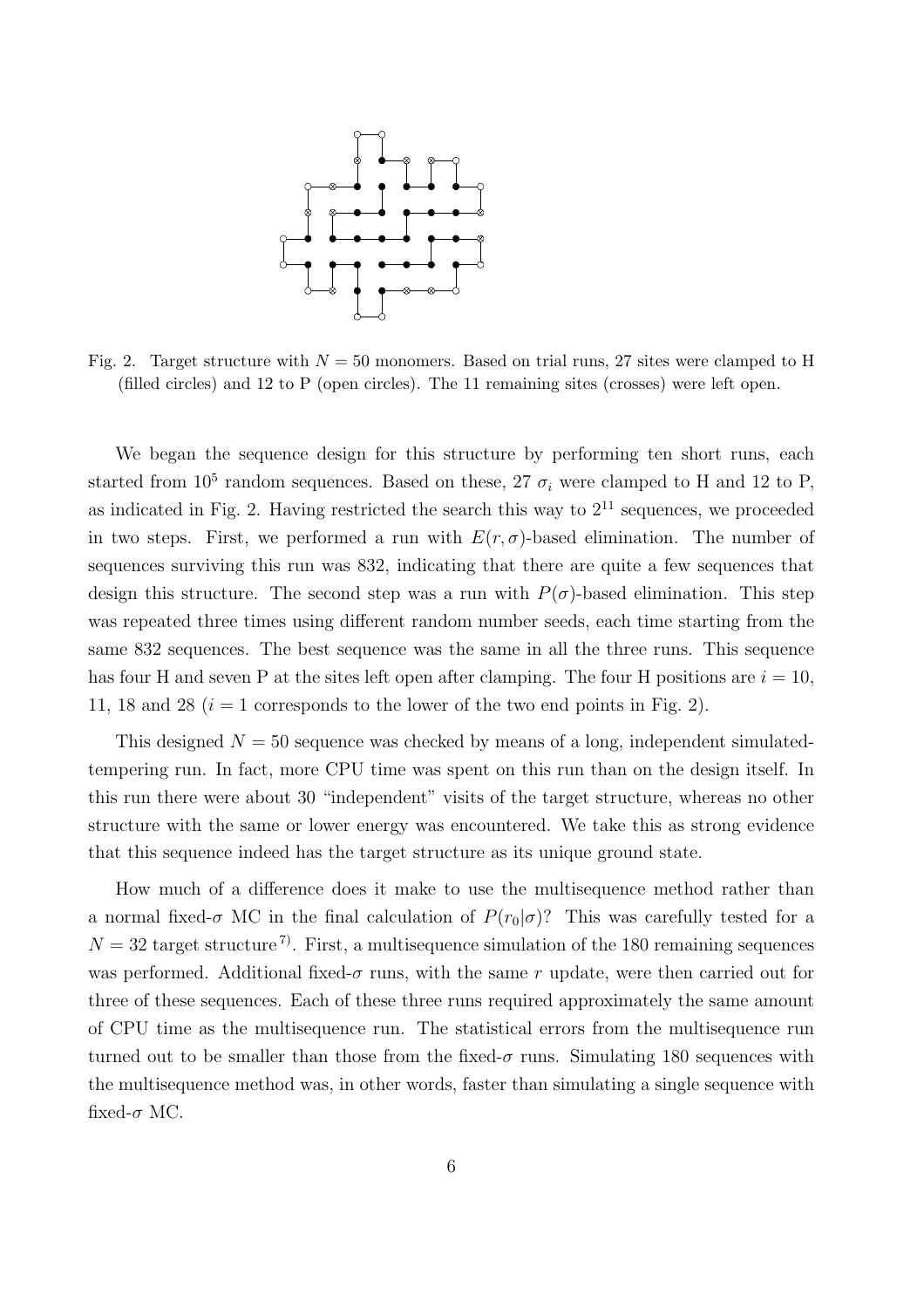### 2.4. Comments

Although the precise number of sequences that design this  $N = 50$  structure is unknown, it is clear that these sequences constitute a very tiny fraction of all possible  $2^{50}$  sequences. At a first glance, the sequence design problem may therefore seem like a hopeless task, but this is, as the multisequence calculation shows, not the case.

In the sequence design problem it is implicitly assumed that the given structure is designable, which in our example turned out to be true. However, structures vary widely in designability 23), which makes finding designable structures a highly relevant problem. Whether the multisequence design method is useful in this context too is unclear; it can be used to scan random structures for designable ones, but the feasibility of this approach is far from obvious. This is currently being investigated <sup>17</sup> for HP chains with  $N = 25$  and 36.

## §3. Hydrophobicity correlations

### 3.1. The blocking method

Forming block variables is a widely used technique for studying correlations. In this section the blocking method is applied to binary hydrophobicity strings  $\{\sigma_i\}$ , where  $\sigma_i = 1$ and −1 correspond respectively to hydrophobic and hydrophilic amino acids.

The block variable

$$
\sigma_k^{(s)} = \sum_{i \in \text{block } k} \sigma_i \qquad (k = 1, \dots, N/s)
$$
\n(3.1)

is the sum of s consecutive  $\sigma_i$  along the chain. A useful quantity is the mean-square fluctuation  $\overline{\phantom{a}}$  $\mathbf{r}$ 

$$
\psi^{(s)} = \frac{1}{K} \frac{s}{N} \sum_{k=1}^{N/s} \left( \sigma_k^{(s)} - \frac{s}{N} \sum_{k'=1}^{N/s} \sigma_{k'}^{(s)} \right)^2 , \qquad (3.2)
$$

where  $K$  is a normalization factor. A convenient choice is

$$
K = \frac{N^2 - M^2}{N^2 - N} (1 - s/N) , \qquad (3.3)
$$

where M denotes the total hydrophobicity of the sequence,

$$
M = \sum_{i=1}^{N} \sigma_i \tag{3.4}
$$

The average of  $\psi^{(s)}$  over all possible sequences with the same N and M, denoted by  $\psi_0^{(s)}$  $\mathbf{0}^{(s)},$ can be easily computed. With the choice (3.3), it takes the simple form

$$
\psi_0^{(s)} = s \; , \tag{3.5}
$$

independent of N and M.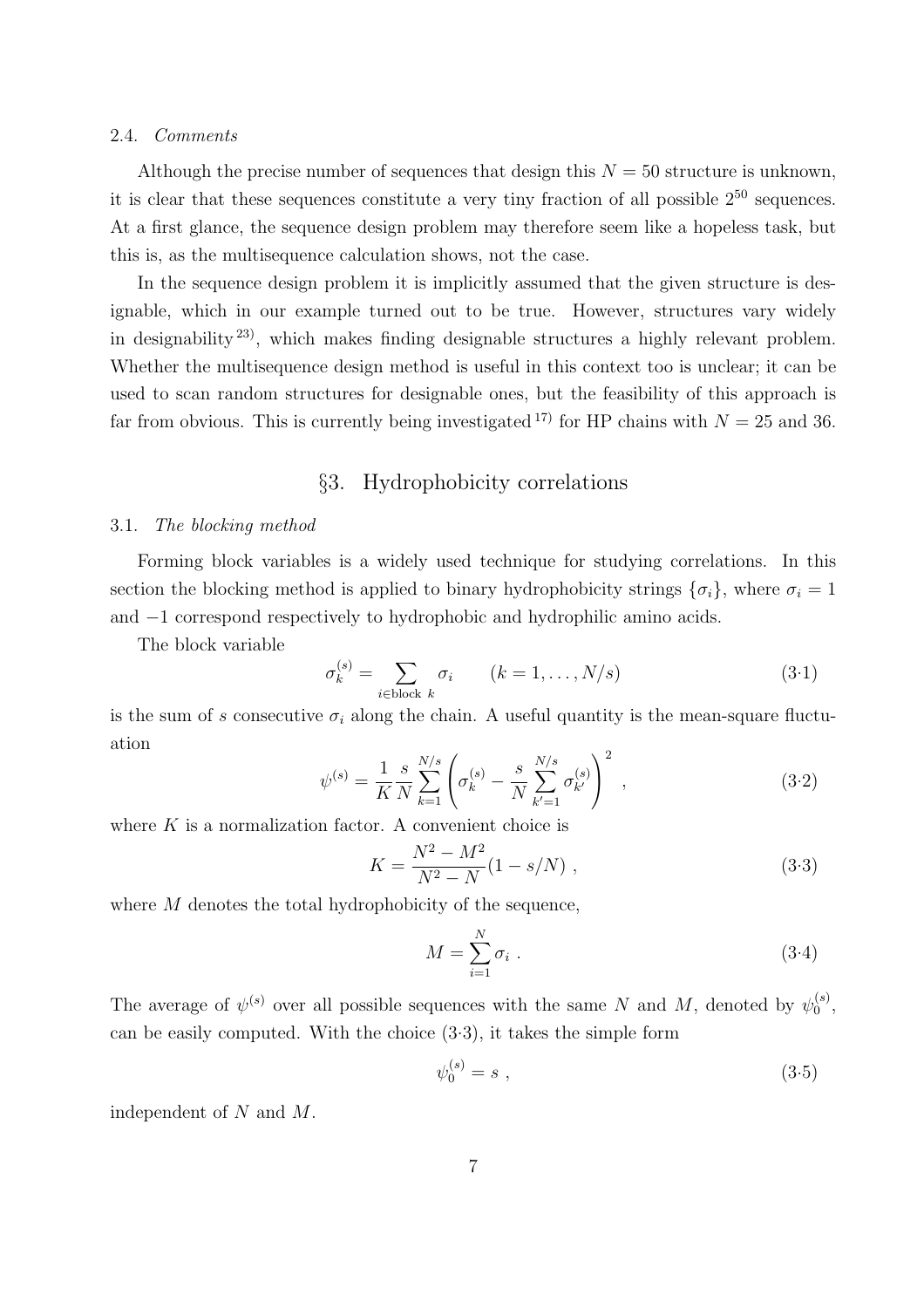

Fig. 3. The average  $\psi^{(s)}$  against s for (a) good  $N = 18$  sequences in the HP model and (b) enzymes. The line represents random sequences, see (3.5).

## 3.2. Results

The behavior of the mean-square block fluctuation  $\psi^{(s)}$  has previously been studied <sup>15)</sup> for sequences with good folding properties in a two-dimensional hydrophobic/polar off-lattice model. To test the model dependence of these results, which were based on a fairly small sample of 37 sequences, the same analysis was repeated  $^{17}$  for the HP model.

In Fig. 3a we show the average  $\psi^{(s)}$  against s for good  $N = 18$  sequences in the HP model. By exhaustive enumeration, it can be shown that there are 6349 such sequences. We see that the data points fall well below the line representing random sequences, (3.5). The conclusion that  $\psi^{(s)}$  is suppressed for good sequences is in perfect agreement with the results obtained in the previous model.

The blocking method provides information about the distribution of hydrophobicity along the chains. One may also ask about the distribution of total hydrophobicity, M. It turns out that the variance of M is smaller for good  $N = 18$  HP sequences than for random sequences of the same length <sup>17)</sup>. So fluctuations in M are, like block fluctuations, suppressed for the model sequences.

We now turn to real proteins. Using binary hydrophobicity assignments ( $\sigma_i = 1$  for Leu, Ile, Val, Phe, Met and Trp, and  $\sigma_i = -1$  for the others), the blocking method was applied to the 173 non-homologous single domain enzymes found in the October 1998 release of the CATH database  $^{18}$ . A similar analysis had previously been performed for general proteins  $^{15}$ , without any restriction on protein type. In this earlier study the sequences were divided into groups corresponding to different (normalized) total hydrophobicities M. For the largest group, corresponding to typical values of M, the average  $\psi^{(s)}$  was found to be suppressed, whereas the behavior turned out to be the opposite for sequences from the tails of the M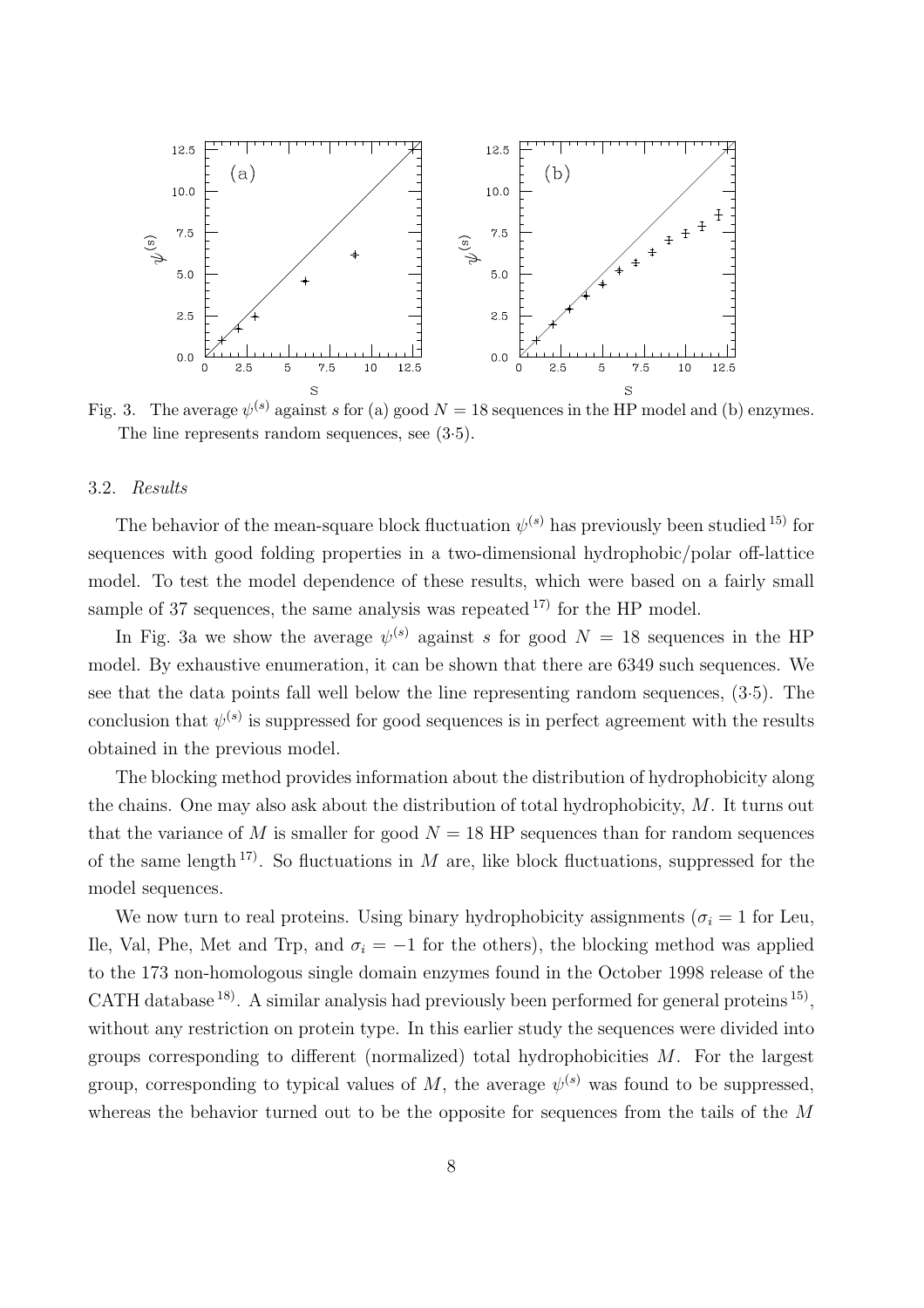distribution. The new analysis of enzymes  $^{17}$  was performed without any restriction on M. The results of this analysis are shown in Fig. 3b. We see that the behavior of the enzymes is qualitatively similar to that found for the model sequences (Fig. 3a) and for proteins with typical M.

#### 3.3. Comments

It is interesting to compare these results to those for copolymers generated by the method of Khokhlov and Khalatur 19). These sequences are, for instance, not intended to have unique native states. Nevertheless, they show certain protein-like thermodynamic properties <sup>19</sup>. However, they differ markedly from the sequences studied in this paper in terms of statistical properties. For example, it has been shown 19) that the average lengths of hydrophobic and hydrophilic segments are larger for these sequences than for random sequences, which corresponds to enhanced rather than suppressed block fluctuations.

## Acknowledgements

The results presented here were obtained in collaboration with Carsten Peterson, Frank Potthast and Erik Sandelin. This work was supported by the Swedish Foundation for Strategic Research.

## References

- 1) For a review, see E.I. Shakhnovich, Fold. Des. 3 (1998), R45.
- 2) E.I. Shakhnovich and A.M. Gutin, Protein Eng. 6 (1993), 793; Proc. Natl. Acad. Sci. USA 90 (1993), 7195.
	- E.I. Shakhnovich, Phys. Rev. Lett. 72 (1994), 3907.
- 3) T. Kurosky and J.M. Deutsch, J. Phys. A27 (1995), L387; Phys. Rev. Lett. 76 (1996), 323.
- 4) M.P. Morrissey and E.I. Shakhnovich, Fold. Des. 1 (1996), 391.
- 5) F. Seno, M. Vendruscolo, A. Maritan and J.R. Banavar, Phys. Rev. Lett. 77 (1996), 1901.
- 6) Y. Iba, K. Tokita and M. Kikuchi, J. Phys. Soc. Jpn. 67 (1998), 3985.
- 7) A. Irbäck, C. Peterson, F. Potthast and E. Sandelin, Phys. Rev. E58 (1998), R5249; Structure 7 (1999), 347.
- 8) K.F. Lau and K.A. Dill, Macromolecules 22 (1989), 3986.
- 9) A. Săli, E. Shakhnovich and M. Karplus, J. Mol. Biol. 235 (1994), 1614.